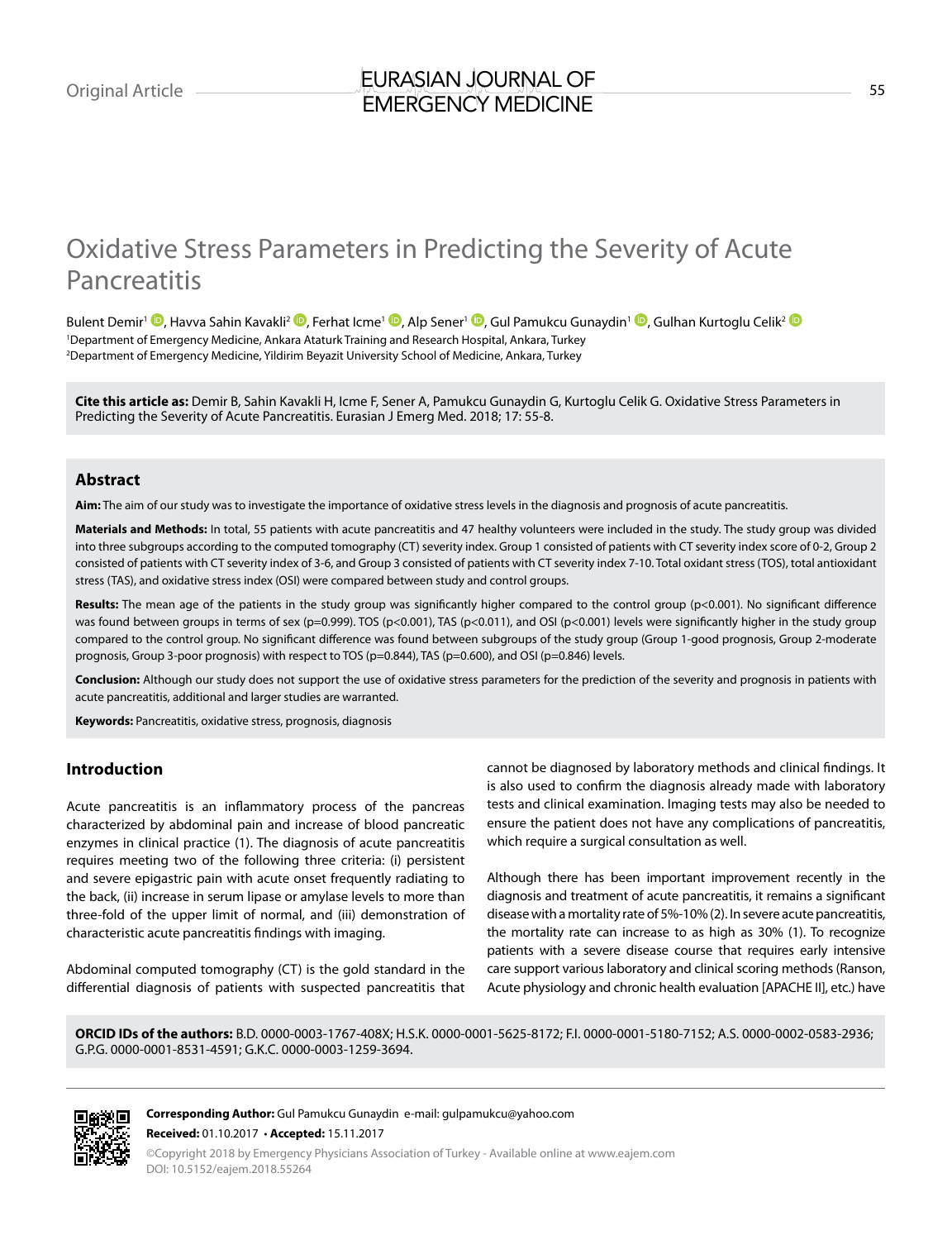been described (3). According to the revised Atlanta classification, acute pancreatitis cases can be divided into two categories based on morphology (interstitial edematous pancreatitis and necrotizing acute pancreatitis) and three categories based on the clinical manifestation (mild, moderate, and severe) (4, 5).

Computed tomography is important in the early diagnosis and classification of acute pancreatitis and in the selection of a suitable treatment, hence in decreasing morbidity and mortality. Balthazar et al. (6) stratified the severity of pancreatitis into five categories according to CT appearance. The presence of necrosis and acute inflammation are the most important prognostic factors in the determination of pancreatitis severity. Balthazar et al. (7) developed a CT severity index using these two prognostic factors. According to CT severity index, morbidity and mortality rates increase in direct proportion to the degree of pancreatic necrosis. If CT index score is 0 or 1, mortality and morbidity rate is 0%; if it is 2-6, mortality is 0% and morbidity is 4%; and if it is between 7-10, mortality is 17% and morbidity is 92% (8, 9).

In previous studies, it has been shown that free oxygen radicals play an important role in the onset and progression of acute pancreatitis (10). Oxidative stress emerges when there is imbalance between the production and elimination of free oxygen radicals. It is a result of an increase in the formation of oxidative products and depletion of antioxidant endogenous defense mechanisms (6, 11). After the original demonstration of the role of free oxygen radicals in acute pancreatitis, many experimental and clinical studies have been conducted (12, 13). Determination of patients with the probability of morbidity and mortality using oxidative stress parameters may help the early triage of patients requiring intensive care and early selection of those requiring special procedures (14).

In this study, our goal was to determine the relation between oxidative stress and acute pancreatitis. We studied whether oxidative stress levels can be used in the early diagnosis of acute pancreatitis and in predicting the severity of disease.

# **Materials and Methods**

This was a prospective, observational, clinical study. After the institutional review board approved the study protocol, it was conducted in the emergency department of a Training and Research Hospital between April and November 2013.

Patients diagnosed with acute pancreatitis in the emergency department were included in the study group, whereas healthy volunteers were assigned to the control group. The control group volunteers included emergency department personnel who had no history of chronic disease. Patients who meet at least two of the following criteria were diagnosed with acute pancreatitis: (i) persistent and severe epigastric pain with acute onset frequently radiating to the back, (ii) increase in the serum lipase or amylase levels to more than three-fold of the upper limit of normal, and (iii) demonstration of characteristic acute pancreatitis findings with imaging. Patients who did not meet at least two of these criteria, who had chronic pancreatitis, and with markedly high creatinine values (>1.8 mg/dL) were excluded from the study.

Researchers have followed the ethical rules and written informed consent was obtained from each patient participating in the study.

Blood samples were drawn from all cases at presentation to the emergency service and oxidative stress levels (total oxidant stress [TOS] and total antioxidant stress [TAS]) were measured in the biochemistry laboratory of the Yildirim Beyazit University Faculty of Medicine. The ratio of TOS to TAS was regarded as oxidative stress index (OSI). TOS and TAS were measured using commercially available kits (Relassay, Turkey). TOS unit is μmol H<sub>2</sub>O<sub>2</sub>Eqv/L, while TAS unit is Troloxequivalent/L. The OSI calculation formula is as follows: OSI (arbitrary unit)=TOS (mol  $\mathsf{H}_{\mathsf{2}}\mathsf{O}_{\mathsf{2}}$ equivalent/L)/TAS (molTroloxequivalent/L). Oxidative stress levels were also measured in the blood samples collected from 47 healthy volunteers.

All cases underwent contrast-enhanced abdominal CT examination. Radiology consultants evaluated the CT images. The study group was divided to three subgroups according to the CT severity index: Group 1 (good prognosis): patients with CT severity index score 0-2; Group 2 (moderate prognosis): patients with CT severity index score 3-6; and Group 3 (poor prognosis): patients with CT severity index score 7-10.

The TOS, TAS, and OSI were compared between the study and control groups. In addition, TOS, TAS, and OSI levels of subgroups of study group (Groups 1, 2, and 3) were compared to determine the role of oxidative stress in predicting the prognosis of pancreatitis.

#### **Statistical analysis**

The Statistical Package for Social Sciences (SPSS Inc.; Chicago, IL, USA) 17.0 program was used for analysis. Categorical variables were expressed as number and percentage and continuous measurements as mean and standard deviation (when necessary as median and minimum-maximum). For the comparison of categorical variables, the Chi square test was used. For the comparison of continuous measurements, between-group distribution was verified and as variables are nonparametric, the Mann-Whitney U test was used. The Kruskal–Wallis test was used for the comparison of subgroups formed according to the CT severity index. In all tests, 0.05 was considered statistically significant. Results were evaluated with 95% confidence interval and a p value <0.05 was interpreted as significant.

# **Results**

In total, 55 patients with acute pancreatitis and 47 healthy subjects were included in the study. Of the 55 patients, 24 were males (43.6%) and 31 were females (56.4%). The age range of the patients was 17- 87 years; the median age was 59 years. Of the 47 healthy volunteers, 21 were males (44.7%) and 26 were females (55.3%); the age range was 25–51 years and the median age was 34 years. The mean age of the study group was significantly higher than that of control group (p<0.001). No significant difference was found between groups in terms of sex (p=0.999).

In the study group, the white blood count (WBC; p<0.001), alanine transaminase (ALT; p<0.001), aspartate transaminase (AST; p<0.001), direct bilirubin (p<0.001), amylase (p<0.001), and lipase values (p<0.001) were found to be significantly higher than those of the control group. The mean time between the onset of symptoms and CT examination was 3 days.

In the study group, TOS, TAS, and OSI levels were found to be significantly higher than those in the control group (Table 1).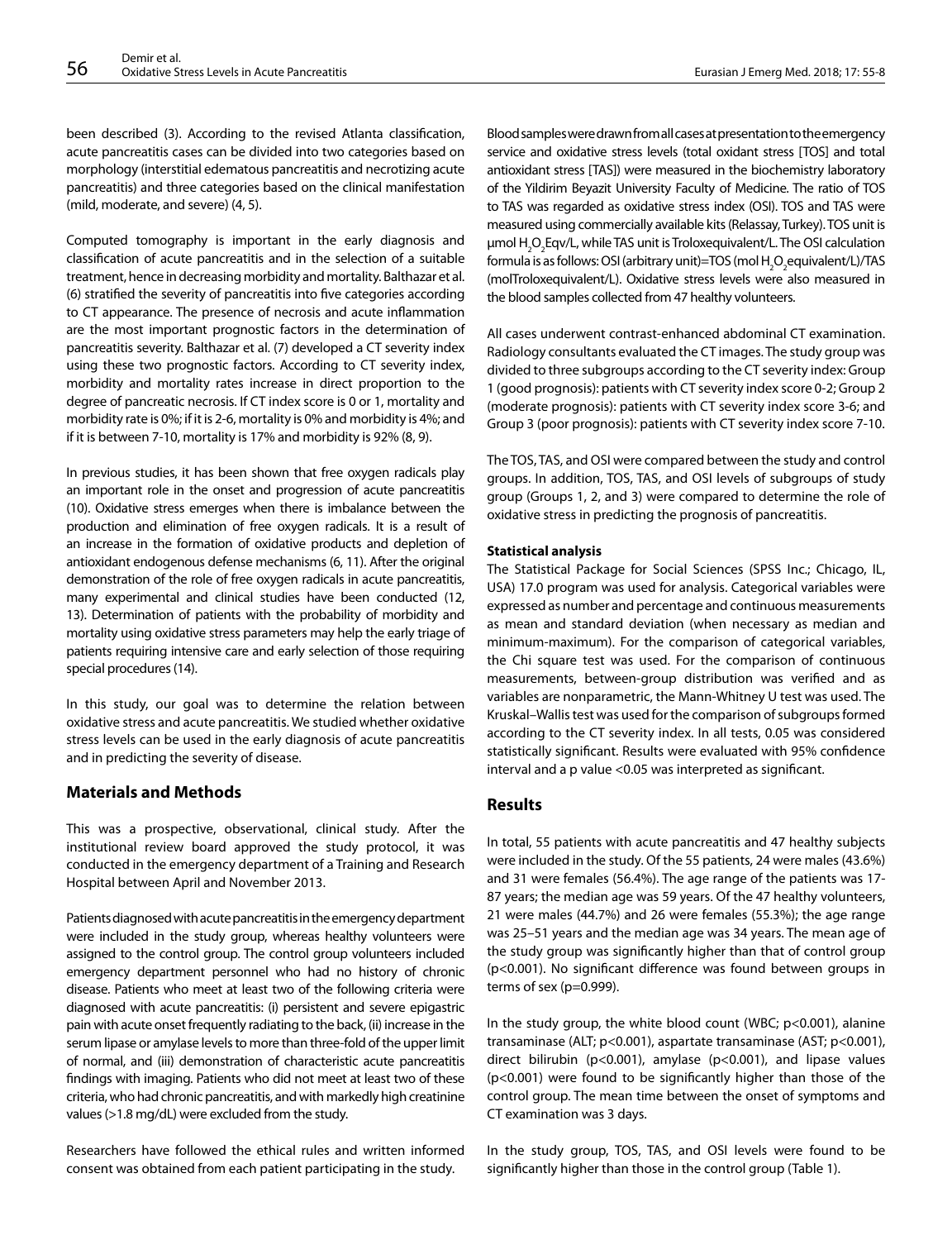|            | Study Group (n=55) |                   | Control Group (n=47) |                   |       |
|------------|--------------------|-------------------|----------------------|-------------------|-------|
|            | Mean±SD            | Med (min-max)     | Mean±SD              | Med (Min-Max)     |       |
| TOS        | $7.45 \pm 8.76$    | 4.78 (0.51-46.80) | $3.27 + 3.45$        | 2.18 (0.21-21.77) | 0.001 |
| TAS        | $2.24 \pm 0.36$    | $2.23(1.46-3.24)$ | $2.06 \pm 0.28$      | 2.04 (1.51-2.62)  | 0.011 |
| <b>OSI</b> | $3.23 \pm 3.48$    | 1.95 (0.23-17.13) | $1.57 + 1.52$        | $1.18(0.09-9.28)$ | 0.001 |

**Table 1.** Comparison of TOS, TAS, and OSI levels between the study and control groups

*TOS: Total oxidant stress; TAS: Total antioxidant stress; OSI: Oxidative stress index; SD: standard deviation*

**Table 2.** Comparison of age, TOS, TAS, and OSI levels between subgroups determined according to the CT severity index

|            | Group $1(n=24)$<br>(Good prognosis) |                   | Group $2(n=21)$<br>(Moderate prognosis) |                     | Group $3(n=10)$<br>(Poor prognosis) |                   |       |
|------------|-------------------------------------|-------------------|-----------------------------------------|---------------------|-------------------------------------|-------------------|-------|
|            | Mean±SD                             | Med (min-max)     | <b>Mean±SD</b>                          | Med (min-max)       | <b>Mean±SD</b>                      | Med (min-max)     | р     |
| Age, years | 59.96±14.17                         | 59 (35-87)        | 53.14±19.58                             | 50 (22-87)          | $60.60 \pm 23.95$                   | 59 (17-87)        | 0.392 |
| <b>TOS</b> | 7.38±8.52                           | 4.95 (0.56-35.43) | $6.87 \pm 6.27$                         | 3.92 (0.51-23.16)   | $8.86 \pm 13.57$                    | 5.05 (1.80-46.80) | 0.844 |
| <b>TAS</b> | $2.29 \pm 0.40$                     | $2.23(1.66-3.24)$ | $2.22 \pm 0.31$                         | $2.28(1.55 - 2.78)$ | $2.16 \pm 0.36$                     | 2.16 (1.46-2.73)  | 0.600 |
| <b>OSI</b> | $3.20 \pm 3.52$                     | 2.02 (0.23-15.98) | $3.01 \pm 2.66$                         | $1.75(0.23-8.33)$   | $3.79 + 4.96$                       | 2.17 (0.95-17.13) | 0.846 |

*TOS: Total oxidant stress; TAS: Total antioxidant stress; OSI: Oxidative stress index; SD: standard deviation*

No significant difference was found between the subgroups of the study group (Groups 1, 2, and 3) with respect to TOS, TAS, and OSI levels (Table 2).

We have not calculated the sample size before the study started, we checked similar studies and chose a convenient sample size. A post hoc power analysis revealed a power of 0.88 for TAS, and 1 for both TOS and OSI with 0.05 type 1 error level.

### **Discussion**

Acute pancreatitis is a complex disease with high rates of morbidity and mortality. There is large body of evidence regarding the role of free oxygen radicals in pancreatitis (12, 13, 15, 16). After Sanfley et al. (12) demonstrated the role of free oxygen radicals in acute pancreatitis, many experimental and clinical studies have been conducted (13). It was shown in different experimental pancreatitis models that lipid peroxidation triggered by free oxygen radicals and changes in glutathione metabolism occur in the early course of the disease (15, 17). Rau et al. (18) indicated that changes in oxidized glutathione and lipid peroxidation products occur with pancreatitis and it is correlated to acinary cell damage. In the experimental acute pancreatitis models developed by Schoenberg et al. (13) and Sajewicz et al. (19), it was demonstrated that oxidative stress occurs in the initial period of the disease.

As oxidant and antioxidant factors have additive interaction, instead of measuring oxidant and antioxidant components separately, the measurement of overall TOS and TAS gives a better idea of the degree of oxidant stress. Since the measurement of these components separately will lead to higher cost and time consumption, a combined measurement is more reasonable (20). In this study, TOS and TAS levels in blood samples collected from patients at the time of referral to the emergency service were compared with those obtained from healthy volunteers. In addition, OSI obtained by the ratio of TOS to

TAS was compared in the patient and control groups. The TOS, TAS, and OSI values were found to be significantly higher in the patient group. This finding is consistent with previous findings that oxidative stress is present in the course of pancreatitis.

Many grading systems and serum markers are utilized in the prediction of the severity of acute pancreatitis among clinical judgment. These are based on several clinical, laboratory, and radiological risk factors. For this purpose, laboratory results, such as hemoconcentration, blood C-reactive protein, blood urea nitrogen, creatinine, procalcitonin test, urinary trypsinogen activation peptide ELISA test, and urinary anionic trypsinogen test, and imaging methods, such as chest films, CT screening, magnetic resonance imaging, and magnetic resonance cholangiopancreatography can be used. Robert et al. (21) stated that these predictive models have low specificity. Among clinical predictors, we can mention advanced age, alcoholic pancreatitis, short period after symptom onset, obesity, and organ failure to be poor prognostic factors. Sex has not been found to be a prognostic factor. In our study, WBC (p<0.001), ALT (p<0.001), AST (p<0.001), direct bilirubin (p<0.001), amylase ( $p$ <0.001), and lipase ( $p$ <0.001) values were found to be significantly higher in the patient group compared to the control group.

In the determination of the severity of pancreatitis, the presence of necrosis and acute inflammation are the most important prognostic factors in CT. Balthazar et al. (8) developed a CT severity index using these two prognostic CT factors. Morbidity and mortality rates increase in direct proportion to the degree of necrosis in the CT severity index. The CT criteria and severity index of Balthazar were found to be more valuable than Ranson criteria, APACHE II criteria, and simplified acute physiological scoring.

Although CT severity index is quite successful in predicting the prognosis of the disease and CT is very useful in the diagnosis and follow-up acute pancreatitis, it is an expensive and time consuming,